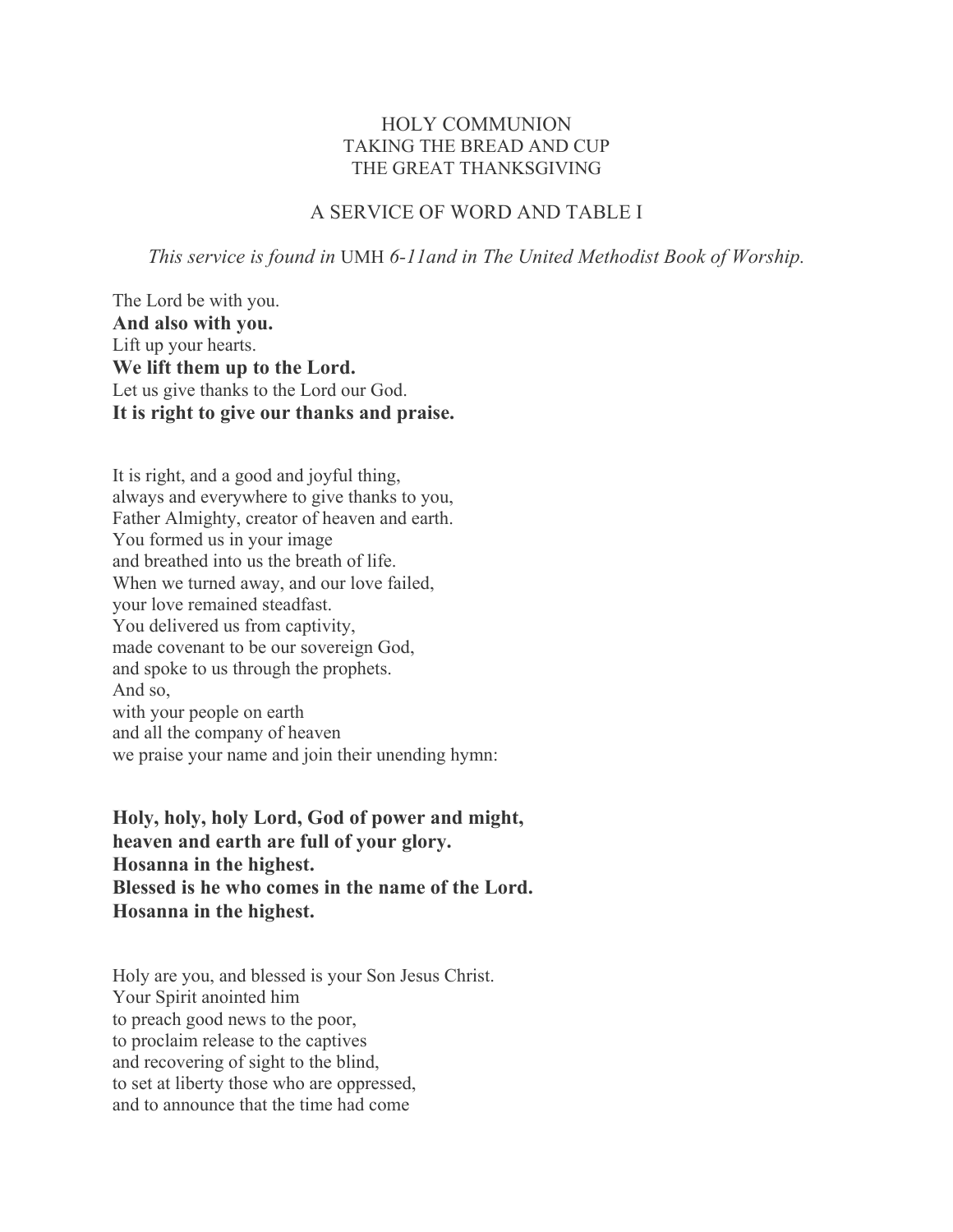when you would save your people. He healed the sick, fed the hungry, and ate with sinners. By the baptism of his suffering, death, and resurrection you gave birth to your Church, delivered us from slavery to sin and death, and made with us a new covenant by water and the Spirit. When the Lord Jesus ascended, he promised to be with us always, in the power of your Word and Holy Spirit.

On the night in which he gave himself up for us, he took bread, gave thanks to you, broke the bread, gave it to his disciples, and said: "Take, eat; this is my body which is given for you. Do this in remembrance of me."*.*

When the supper was over, he took the cup, gave thanks to you, gave it to his disciples, and said: "Drink from this, all of you; this is my blood of the new covenant, poured out for you and for many for the forgiveness of sins. Do this, as often as you drink it, in remembrance of me."

And so, in remembrance of these your mighty acts in Jesus Christ, we offer ourselves in praise and thanksgiving as a holy and living sacrifice, in union with Christ's offering for us, as we proclaim the mystery of faith.

## **Christ has died; Christ is risen; Christ will come again.**

Pour out your Holy Spirit on us gathered here, and on these gifts of bread and wine. Make them be for us the body and blood of Christ, that we may be for the world the body of Christ, redeemed by his blood.